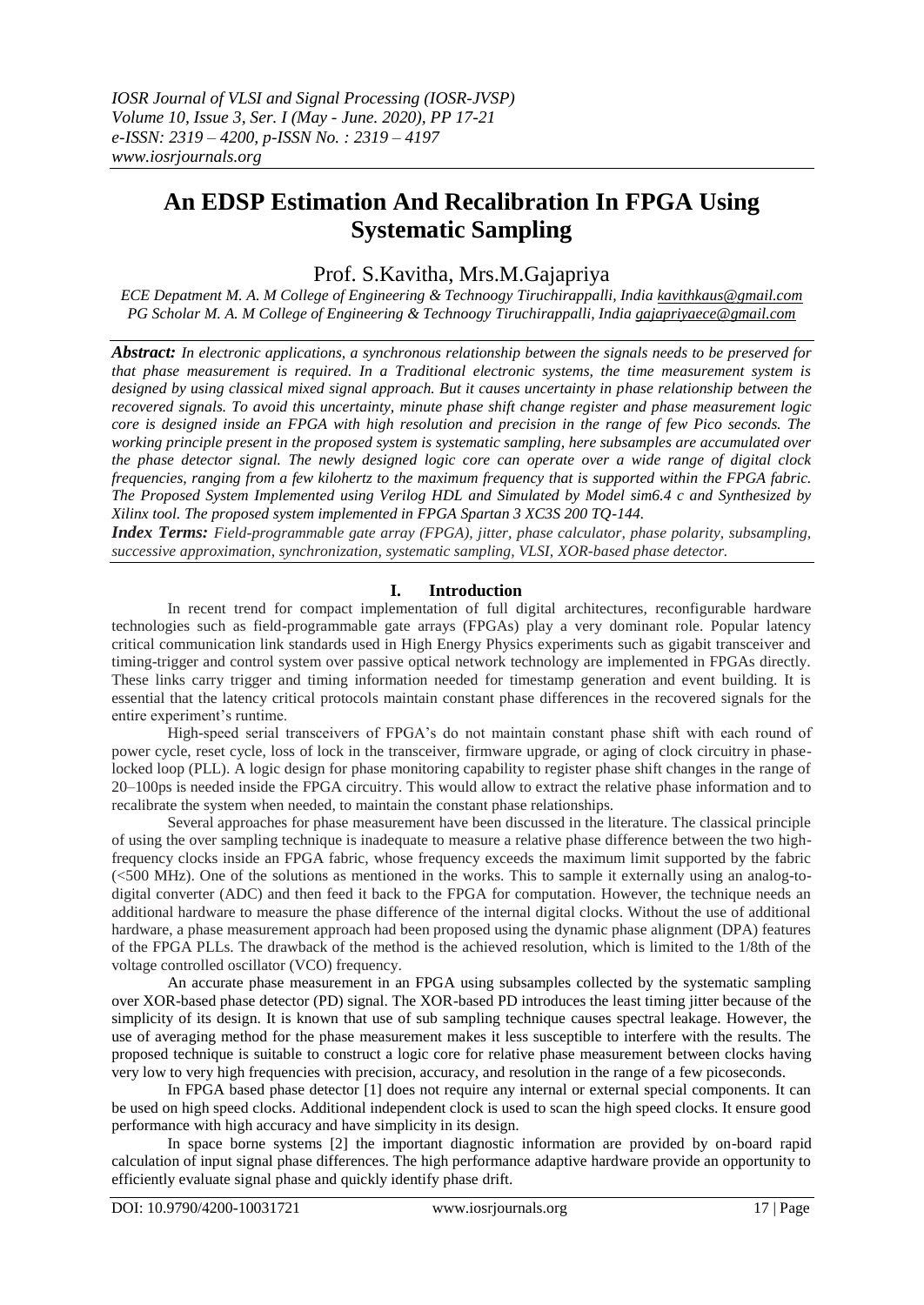

**Fig. 1.** Scanning of the XORed waveform using the sampling clock is illustrated for  $Fs$  /  $F = 4/10$  or  $/ = 2/5$ .



**Fig.2** VLSI Architecture

### **II. Sampling Methodology**

Commonly used stratified or random sampling for signal processing holds no synchronous relationship between the sampling clock and the reference clock used to drive the logic signal. In this paper, we have used the concept of systematic sampling method to sample the phase information signal or the XORed signal. The necessary condition for having systematic sampling is to maintain a synchronous relationship between the sampling clock (SAMPLE CLK) and the reference clock (CLK1). Since we are systematically registering only a part of the possible sample set, we refer to the collected samples as "subsamples." This systematic sampling approach is illustrated in Fig. 1. Here, the progression through the subsamples is cyclic, which means that the subsample starts repeating itself after every th element in the selected sample frame. The cyclic vector of subsamples **S** of order is represented as  $S = \{s^0, s^1, s^2, \ldots, s^{-1}\}\$ , then the relationship between  $s = s^0$  holds. **S** forms a subset of the selected sampling frame or the sample population vector **P** of size *N*. To denote this mathematically,  $S \subseteq P$  where  $\lt N$ . From the isometric property of systematic sampling on the XORed signal, the generated sample population vector (**P**) constitutes multiple sets of the cyclic vector of subsamples, **S**, that repeats itself and are isomorphic to one another.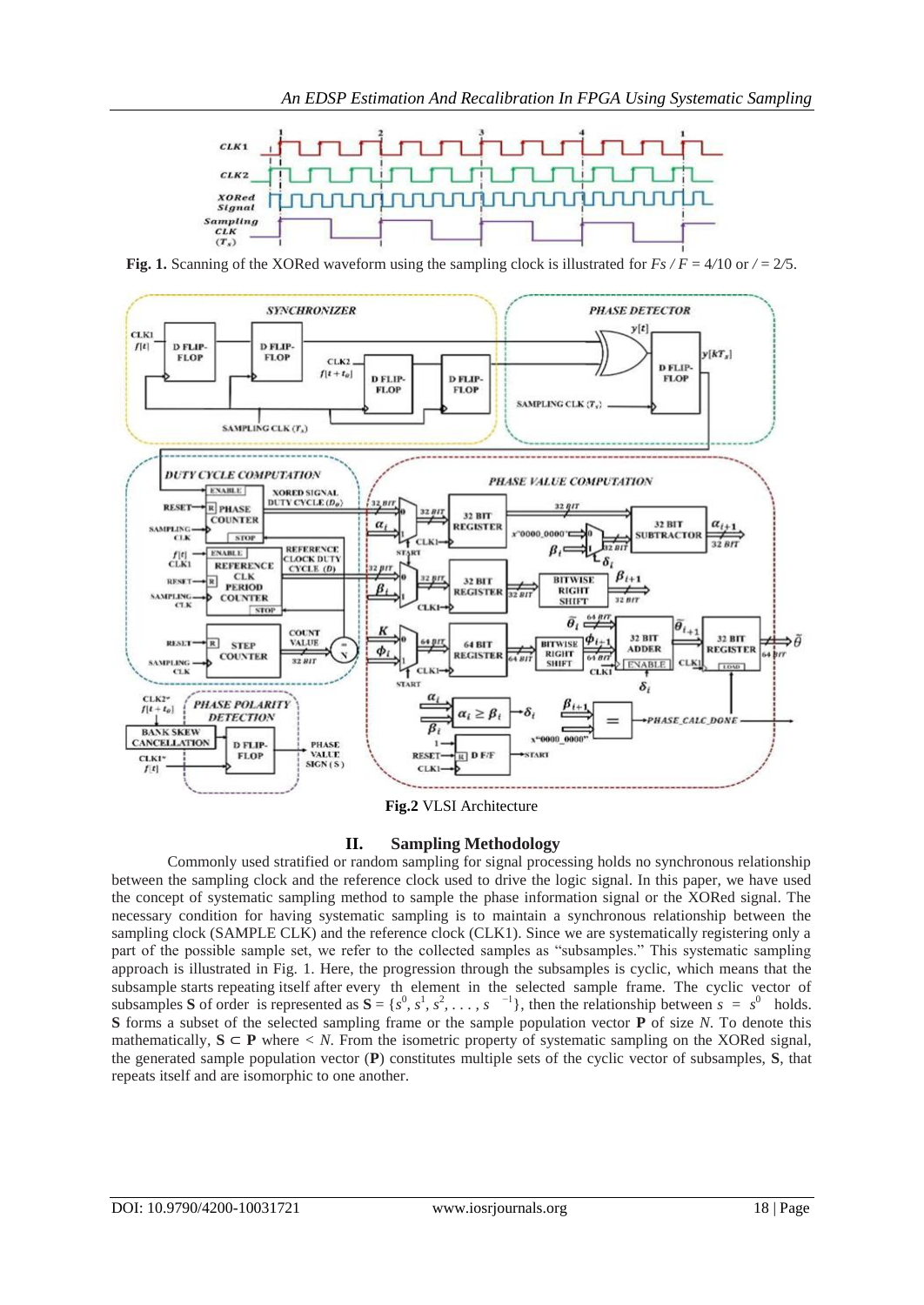#### General:

#### **III. FPGA Phase Measurement**

The notion of "phase" is usually associated with periodic or repeating signals. With these signals, the wave shape perfectly repeats itself every time the period of repetition elapses. For periodic signals one can think of the phase at a given time as the fractional portion of the period that has been completed. This is commonly expressed in degrees or radians, with full cycle completion corresponding to  $360^{\circ}$  or  $2\pi$  radians. Thus, when the cycle is just beginning, the phase is zero. When the cycle is half completed, the phase is half of 360°, or 180°. It is important to note that if phase is defined as the portion of a cycle that is completed, the phase depends on where the beginning of the cycle is taken to be. There is no universal agreement on how to specify this beginning. For a sinusoidal signal, probably the two most common assumptions are that the start of the cycle is (1) the point at which the maximum value is achieved, and (2) the point at which the negative to positive zerocrossing occurs.

Assumption:

- (1) Many theoretical treatments of phase, and for that reason is adopted in this chapter. It should be noted, however, that assumption (2) has some benefits from a measurement perspective, because the zero-crossing position is easier to measure +than the maximum.
- (2) The measurement of phase is important in almost all applications where sinusoids proliferate. Many means have therefore been devised for this measurement. One of the most obvious measurement techniques is to directly measure the fractional part of the period that has been completed on a cathode-ray oscilloscope (CRO). Another approach, which is particularly useful when a significant amount of noise is present, is to take the Fourier transform of the signal. According to Fourier theory, for a sinusoidal signal, the energy in the Fourier transform is concentrated at the frequency of the signal; the initial phase of the signal (i.e., the phase at time,  $t = 0$ ) is the phase of the Fourier transform at the point of this energy concentration. The measurements of initial phase and frequency obtained from the Fourier transform can then be used to deduce the phase of the signal for any value of time.



**Fig.3** The phase of a periodic sinusoidal signal.

Frequently what is needed in practice is a measurement of the phase difference between two signals of the same frequency; that is, it is necessary to measure the relative phase between two signals rather than the absolute phase of either one. Often, in the measurement of the relative phase between two signals, both signals are derived from the same source. These signals might, for example, be the current and voltage of a power system; the relative phase, φ, between the current and voltage would then be useful for monitoring power usage, since the latter is proportional to the cosine of φ.

### **IV. Generating Subsamples**

During systematic sampling, there are two main methods through which one can produce more subsamples to increase the resolution of the phase measurement. These two methods are discussed in the following sections.

### *A. Method of Cascaded PLL*

When the multiplication factor exceeds the VCO maximum output frequency capability in PLL circuitry, then the PLL frequency synthesizer fails. In that scenario, PLL-to-PLL cascading is needed. Here, we can split the multiplication factor ( ) between the two PLLs. The cascaded PLL having the same bandwidth settings has jitter amplification effect [13]. To minimize jitter effect, Altera (now part of Intel) [14] recommends the use of a low-bandwidth setting for the source (upstream) PLL, and a high-bandwidth setting for the destination (downstream) PLL. The first (upstream) PLL acts as a jitter filter when configured as low bandwidth and transfers a very little jitter to the downstream PLL.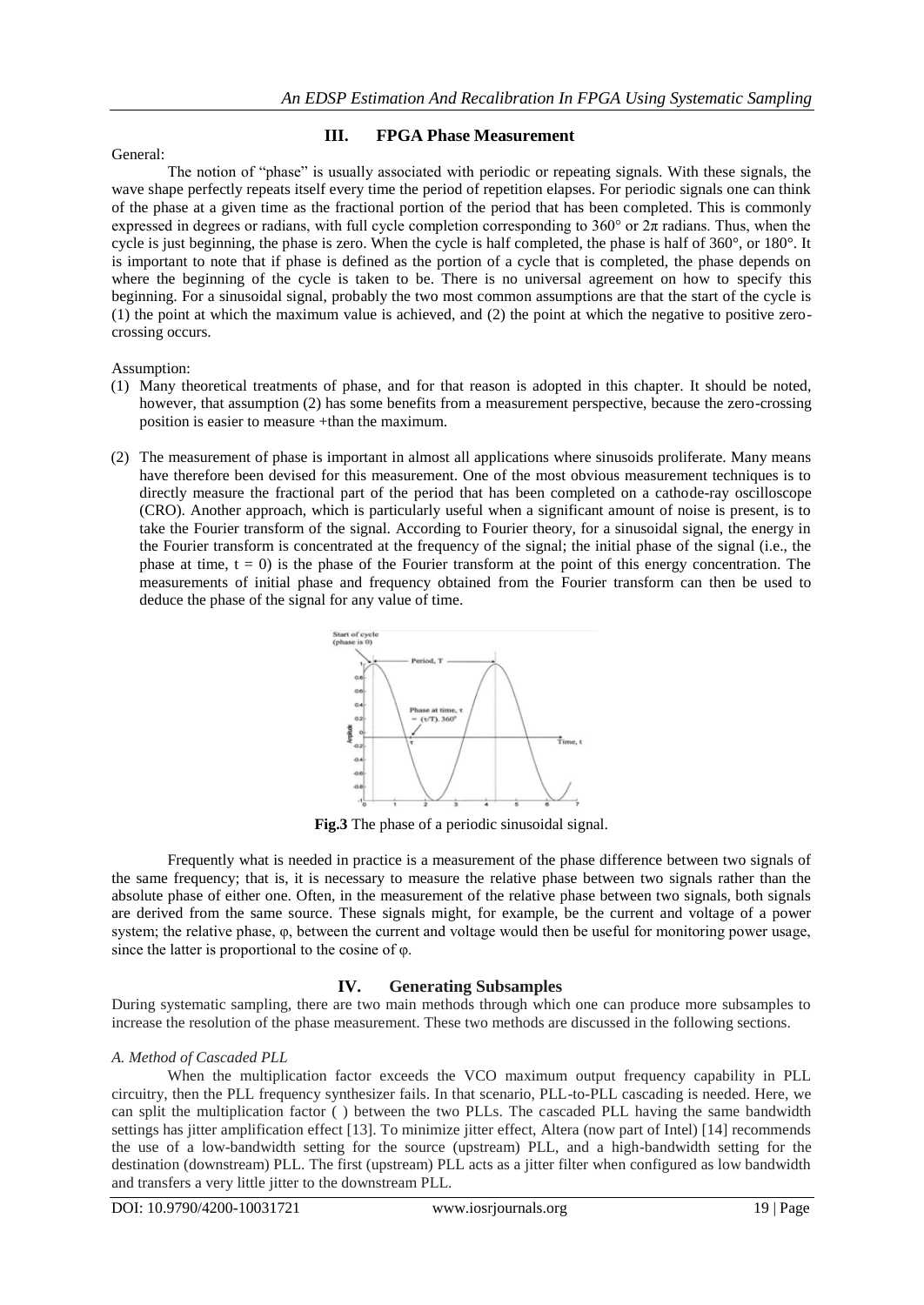A High-bandwidth setting on the downstream PLL allows to track jitter from the first PLL.

To illustrate the implementation of this method, let us take, for example, a 120-MHz clock, whose phase shift of 1/100th of the total clock period is needed to be registered? Then according to (10), the number of subsamples required is  $50 (= 50)$ . However, the PLL multiplication factor of 50 requires VCO to operate at 6000-MHz frequency that exceeds the maximum VCO output frequency limit of 1300 MHz in PLL Circuitry for Intel Cyclone FPGAs. Hence, we split the multiplication factor

between two PLLs, as */* |PLL1 = 5*/*7 and */* |PLL2 = 10*/*17, respectively.

#### *B. Sampling Frequency for Subsamples Generation*

The phase measurement design works for both oversampling and under sampling clock frequency to generate a particular number of subsamples *( )*, by choosing lower or higher PLL division factor ( ). The preference is given to the under sampling frequency, because it improves the phase noise performance of the *Sampling C L K* significantly. According to the popular PLL manufacturers such as Texas Instruments and Silicon Labs, one of the cardinal principles is that the multiplication of frequency by *N* causes degradation in phase noise performance by 20  $log (N)$  with reference to the input clock, while dividing it by the same improves by the same factor. In a classical PLL, due to the existence of the divide by *M* in the feedback path and the PD/CP, the divider noise amplification factor (in power) is  $M^2$ . However, the biasness toward under sampling can be avoided if subsampling technology-based PLL is used.





**Fig.5** Phase detector



**Fig.6** Duty cycle computation